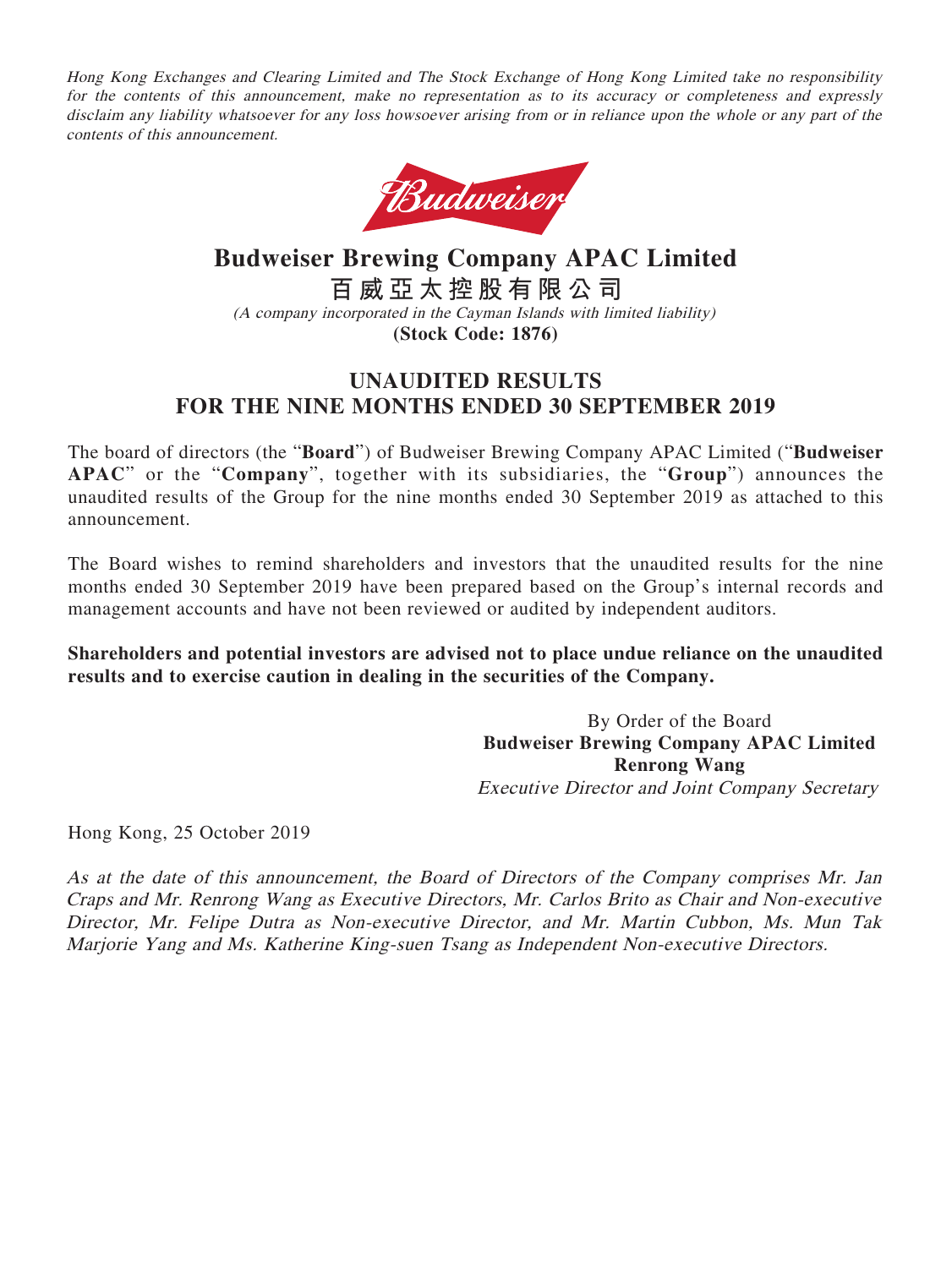

# **Budweiser APAC Reports Nine Months 2019 Results**

## **HIGHLIGHTS YEAR TO DATE <sup>1</sup>**

- Revenue grew by 3.1% and revenue per hectoliter (hl) by 5.7% in 9M19, driven by continued success of our premiumization strategy. We estimate that in China, Budweiser is the #1 Premium brand and Corona is the #1 Super Premium brand by volume
- Normalized EBITDA grew by 13.9% with margin expansion by 329 bps to 34.6% in 9M19. This was driven by the strong growth of 20.3% in APAC West in 9M19, partially offset by a challenging 3Q19 in APAC East
- Our Super Premium portfolio continued to perform very well with strong double-digit volume growth
- Our Premium portfolio led by Budweiser grew volume by low single digits in 9M19, despite softness in 3Q19 in the nightlife channel in China, where Budweiser has a leading position
- We partnered with the United Nations Institute for Training and Research (UNITAR) and local authorities, including the China Alcoholic Drinks Association, Ministry of Public Security and Shanghai Traffic Police Bureau, to promote responsible drinking across Asia Pacific

## **KEY FIGURES YEAR TO DATE <sup>1</sup>**

 $\overline{a}$ 

- **Revenue:** Revenue grew by 3.1% in 9M19 with revenue per hl growth of 5.7%, primarily driven by ongoing premiumization across markets and supported by revenue management initiatives
- **Volume:** Total volumes decreased 2.5% in 9M19, mainly due to a challenging industry and competitive environment in South Korea as well as softness in 3Q19 in the nightlife channel in China, where Budweiser has a leading position
- **Cost of Sales (CoS):** CoS was nearly flat in 9M19 and increased by 2.7% on a per hl basis, primarily driven by inflation mostly offset by ongoing cost efficiencies
- **Normalized EBITDA2:** Normalized EBITDA grew by 13.9% in 9M19 and normalized EBITDA margin expanded by 329 bps to 34.6%, as a result of brand mix from premiumization and ongoing cost discipline
- **Profit:** Normalized profit attributable to equity holders of Budweiser APAC increased from 912 million USD in 9M18 to 957 million USD in 9M19
- **Earnings per share (EPS)**<sup>3</sup>**:** Normalized EPS was 7.23 cents USD in 9M19, supported by normalized EBITDA growth partially offset by negative translational currency impact

<sup>1</sup> Financial information in this press release is unaudited. Unless otherwise stated, the growth rates presented in this document are based on organic growth figures and refer to 3Q19 and 9M19 versus the same period of last year. Please refer to the end of this press release for important notes and disclaimers.

<sup>&</sup>lt;sup>2</sup> Please refer to the "Reconciliation between profit attributable to equity holders and normalized EBITDA" section of this press release for further information.

 $3$  EPS calculation uses the total number of shares issued after the over-allotment option in connection with our global offering was exercised in full on 3 October 2019: 13,243,397,000 shares. Please refer to our announcement dated 3 October 2019 for further information.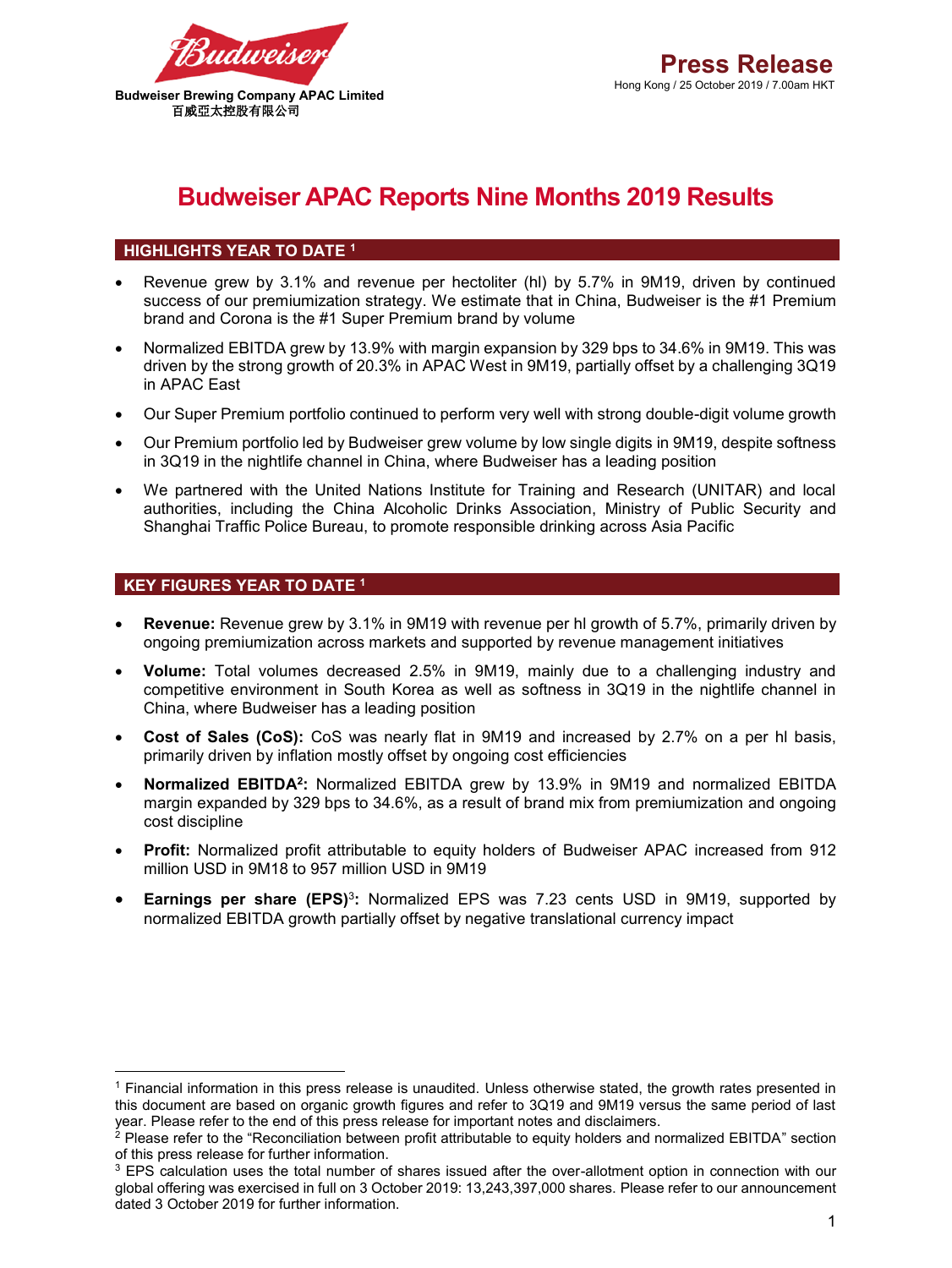

Hong Kong / 25 October 2019 / 7.00am HKT

#### **Figure 1. Consolidated performance (million USD)**

|                                                                                                           |                  |                  | Organic             |
|-----------------------------------------------------------------------------------------------------------|------------------|------------------|---------------------|
|                                                                                                           | 9M <sub>18</sub> | 9M <sub>19</sub> | qrowth <sup>4</sup> |
| Total volumes (thousand his)                                                                              | 79 776           | 77 754           | $-2.5%$             |
| <b>Revenue</b>                                                                                            | 5423             | 5 3 4 4          | 3.1%                |
| <b>Gross profit</b>                                                                                       | 2858             | 2894             | 5.7%                |
| Gross margin                                                                                              | 52.7%            | 54.2%            | $133$ bps           |
| <b>Normalized EBITDA</b>                                                                                  | 1697             | 1851             | 13.9%               |
| Normalized EBITDA margin                                                                                  | 31.3%            | 34.6%            | 329 bps             |
| <b>Normalized EBIT</b>                                                                                    | 1 1 8 6          | 1 3 5 5          | 19.1%               |
| Normalized EBIT margin                                                                                    | 21.9%            | 25.4%            | 340 bps             |
| Profit attributable to equity holders of Budweiser APAC                                                   | 899              | 853              |                     |
| Earnings per share (cent USD) after exercise of over-allotment<br>option <sup>5</sup>                     | 6.79             | 6.44             |                     |
| Normalized profit attributable to equity holders of Budweiser<br><b>APAC</b>                              | 912              | 957              |                     |
| Earnings per share (cent USD)                                                                             | 6.90             | 6.55             |                     |
| Normalized earnings per share (cent USD) not taking into<br>account the exercise of over-allotment option | 7.00             | 7.35             |                     |
| Normalized earnings per share (cent USD) after exercise of<br>over-allotment option <sup>5</sup>          | 6.89             | 7.23             |                     |

#### **MANAGEMENT COMMENTS**

 $\overline{a}$ 

On 30 September 2019, Budweiser Brewing Company APAC Limited (Budweiser APAC) was listed on the Hong Kong Stock Exchange with the stock code 1876, the year in which Budweiser was first brewed. It is the largest initial public offering (IPO) in Asia and second largest IPO globally to date in 2019. On 3 October 2019, the over-allotment option in connection with our global offering was exercised in full.

We are the most profitable brewer across Asia Pacific, with significant growth potential and opportunities for further margin expansion. We employ the category expansion framework and market maturity model across our footprint to develop differentiated portfolios and strategies to meet the diverse needs of our consumers. These strategic frameworks enable us to share best practices across our markets to amplify successes throughout our business.

We see our High End Company (HEC) model as a key tool to maintaining our leading position in the Premium and Super Premium segments. We created the HEC by building a specialized sales organization and specific routes to market for the Premium and Super Premium brands such as Budweiser, Stella Artois, Corona, Goose Island, Hoegaarden and Blue Girl<sup>6</sup>. We developed the HEC in China initially and have since replicated its success across our main markets.

In the first nine months of 2019 (9M19), our revenue grew by 3.1% and revenue per hl grew by 5.7%. Volume declines of 2.5% in 9M19 were primarily driven by South Korea and China, partially offset by strong volume growth in India and South East Asia. Our normalized EBITDA grew by 13.9% and normalized EBITDA margin expanded by 329 bps to 34.6%.

<sup>4</sup> Unless otherwise stated, the growth rates presented in this document are based on organic growth figures and refer to 3Q19 and 9M19 versus the same period of last year. Please refer to the end of this press release for important notes.

<sup>5</sup> EPS calculation uses the total number of shares issued after the over-allotment option in connection with our global offering was exercised in full on 3 October 2019: 13,243,397,000 shares. Please refer to our announcement dated 3 October 2019 for further information.

<sup>6</sup> On 30 May 2019, we completed the acquisition of 65% of the registered capital of Jebsen Beverage (China) Company Limited, which is principally engaged in the manufacturing, distribution, sale and commercialization of Blue Girl and other brands of beer and other malt-based beverages in Mainland China. For the purpose of this press release, Blue Girl financials are not part of the organic growth calculations.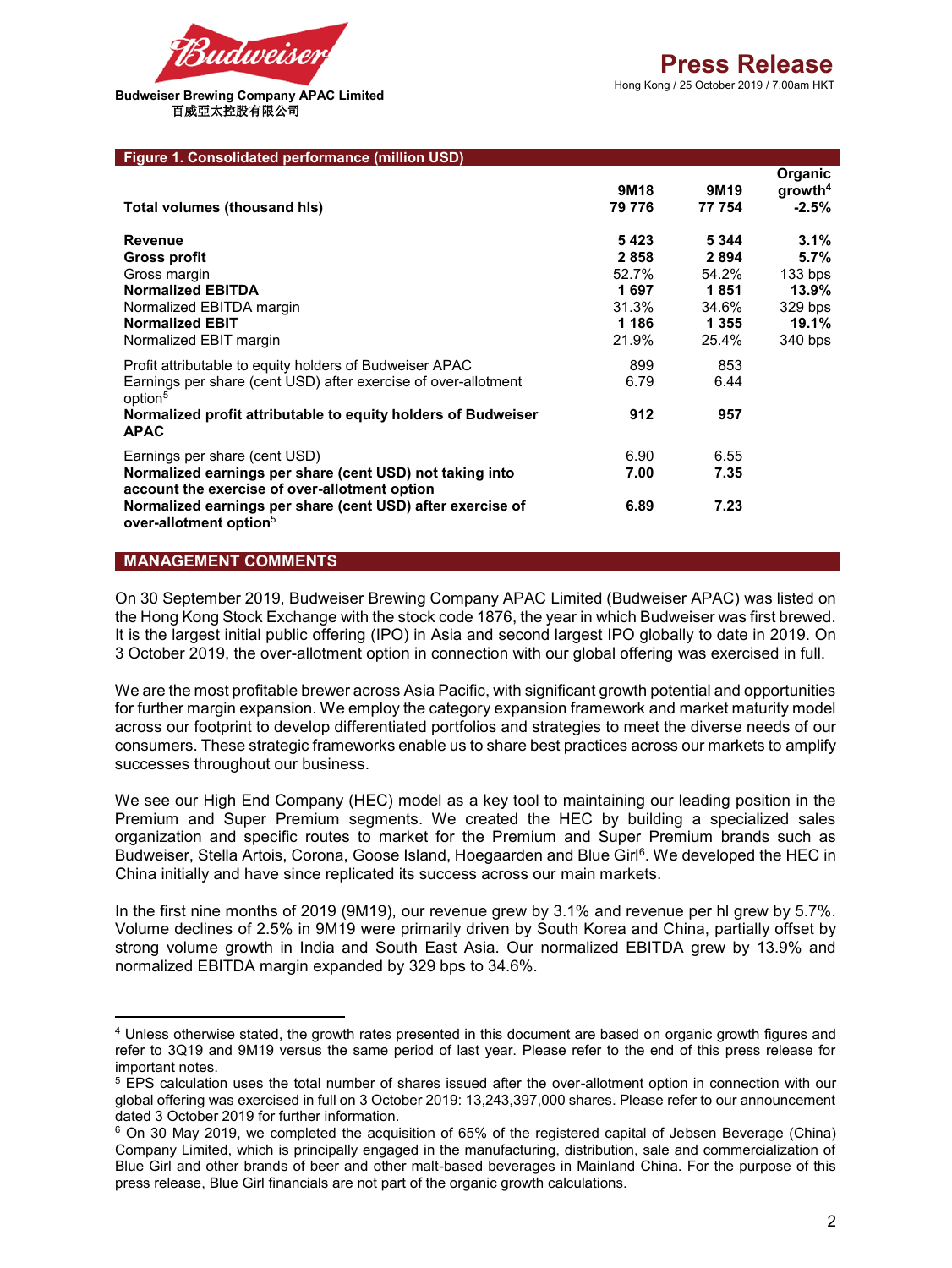The growth in our top-line and normalized EBITDA was driven by the strong performance in our APAC West region<sup>7</sup>. In spite of volume declines, which were mainly due to softness in the China nightlife channel in the three months ended 30 September 2019 (3Q19), revenue and normalized EBITDA in APAC West showed strong growth as a result of the ongoing premiumization and trade-up trend.

Our APAC East region<sup>8</sup> experienced a very difficult quarter in 3Q19, which also impacted our 9M19 results. In South Korea, a challenging industry and competitive environment led to declines in volume, revenue and normalized EBITDA. We estimated that our volume declines both in 9M19 and 3Q19 were predominantly driven by the overall industry decline. Moreover, our price increase in April 2019 resulted in a significant price gap with one of our main competitors and has put our brands at a competitive disadvantage.

We have been taking commercial actions to address these challenges. As of October 2019, we have decided to roll back the price increase implemented in April 2019 to revitalize the domestic beer industry during the economic downturn which has recently intensified. In addition, we are accelerating our support for our brands. With our leading position, brand strength and talented team, we believe that we have effective tools and strategies to return to growth.

With our diverse Premium and Super Premium portfolio and strong route to market capabilities, we are very well-positioned to continue driving premiumization across markets in Asia Pacific. We estimate that in China, Budweiser is the #1 Premium brand and Corona is the #1 Super Premium brand by volume.

Our Premium portfolio led by Budweiser grew by low single digits in volume in 9M19, despite softness in the China nightlife channel in 3Q19, a channel in which Budweiser has a leading position. In 3Q19, across our main markets, we kicked off our Budweiser football campaign leveraging Budweiser's global sponsorships of the English Premier League (EPL) and Spanish La Liga, to address this key consumer passion point.

Our Super Premium portfolio continued to perform very well with strong double-digit volume growth in 9M19. In 3Q19, we activated various summer campaigns leveraging the diversity of our Super Premium brands, such as the Corona Sunset Pool Party, Blue Girl Summer Music Lab and Franziskaner Authentic Oktoberfest Experience.

We continue to invest in our brands through effective and data-driven sales and marketing initiatives. As previously disclosed<sup>9</sup>, our sales and marketing expenses in 2018 were heavily concentrated in the first half of the year to support our global sponsorship of the 2018 FIFA World Cup Russia™. In 2019, our sales and marketing investments are more balanced throughout the year, resulting in a more difficult comparison in the second half of 2019.

As a consumer-focused, insights-driven company, we continually strive to understand today's and tomorrow's consumer values, lifestyles and preferences. We continue to focus on innovative products and services tailored to address evolving consumer preferences. For example, we developed different variants of the Harbin brand (e.g., Harbin Crystal) in the Core+ segment to connect with young, legal drinking age consumers in China. We leveraged best practices from South Korea and successfully launched Hoegaarden Rosée in China catering also to female consumers. We have recently launched a non-alcohol beer, Budweiser 0.0, in India, which has been very well received by consumers. We have opened a Boxing Cat (Xintiandi) brewpub in Shanghai and a Goose Island brewpub in Putian to broaden our offering to consumers seeking differentiated products and experiences.

We partnered with the United Nations Institute for Training and Research (UNITAR), international organizations and local authorities to promote responsible drinking across Asia Pacific. During 3Q19, we hosted large scale events and social media campaigns to raise awareness on this topic. For example, in China, we partnered with the Ministry of Public Security, Shanghai Traffic Police Bureau,

 $\overline{a}$ 

<sup>7</sup> Comprising China, India, Vietnam and exports elsewhere in APAC

<sup>8</sup> Comprising primarily South Korea, Japan and New Zealand

<sup>9</sup> Disclosed in our prospectus dated 18 September 2019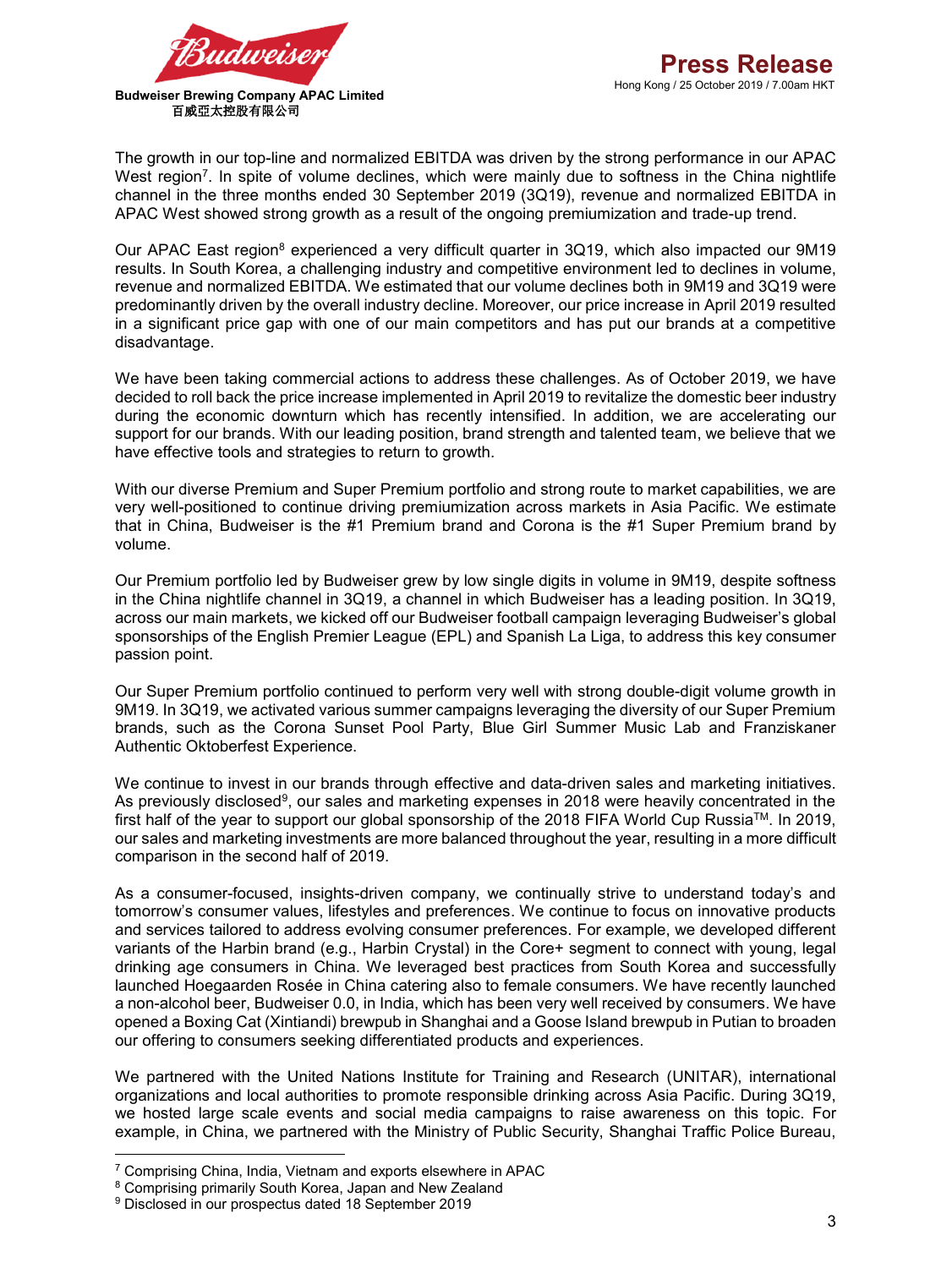

and China Alcoholic Drinks Association to celebrate the 12<sup>th</sup> year of the "Smart Drinking" campaign by staging an awareness gala in Shanghai.

We are committed to further growing our business as a regional champion and creating lasting value for our business partners and stakeholders, by brewing some of the world's most loved beers, building iconic brands and creating meaningful experiences for our consumers and communities. We believe we have the right people, portfolio and strategy in place to deliver long-term, sustainable growth and expand the beer category in the Asia Pacific region.

## **APAC WEST**

Our revenue in the APAC West region grew by 5.1% driven by revenue per hl growth of 7.0% with volume declines of 1.8% in 9M19. In 3Q19, revenue grew by 1.0%, as revenue per hl growth of 6.2% was offset by a volume decline of 4.8%. Revenue per hl growth was primarily driven by ongoing premiumization and supported by revenue management initiatives in these markets, despite volume declines resulting primarily from shipment phasing in the three months ended 30 June 2019 (2Q19) ahead of summer activations and softness in the China nightlife channel in 3Q19, where our portfolio has a leading position.

Normalized EBITDA grew by 20.3% in 9M19 and 17.1% in 3Q19, driven by brand mix from premiumization and ongoing cost discipline. In the quarter, we faced a difficult comparison as our sales and marketing expenses last year were heavily concentrated in the first half of 2018 to support our global sponsorship of the 2018 FIFA World Cup RussiaTM.

#### *China*

Our revenue in China grew by 4.7% driven by revenue per hl growth of 7.2% and volume declines of 2.3% in 9M19. In 3Q19, revenue declined slightly as revenue per hl growth of 5.9% was offset by a volume decline of 5.9%. Revenue per hl in China continues to grow as a result of ongoing premiumization. The decline in volumes in 3Q19 was a result of shipment phasing in 2Q19 ahead of summer activations and softness in the nightlife channel, where our portfolio has a leading position. While we have observed continued softness in this channel, we do not believe this is a structural change for the medium or long term.

In the Premium segment, Budweiser was under pressure in 3Q19 with volumes down due to softness in the nightlife channel, as Budweiser is well-established as the leading brand in the nightlife occasion. While we continue to invest in this space, we have also allocated resources to other occasions (e.g., meals, in-home) and consumer passion points (e.g., music, sports) to balance our performance across channels. In 3Q19, our Budweiser campaigns with the EPL and La Liga energized our consumers' passion for football. We also continue to build the Budweiser brand with a series of activations through international electronic music festivals in China.

Our Super Premium portfolio continued to perform very well with strong double-digit volume growth, led by Corona and Hoegaarden. After exceeding one million hl in 2018, Corona continued its strong doubledigit growth in 2019 through innovative marketing and trade programs to further enrich consumer experiences through online and offline platforms (e.g., Corona Sunset Pool Party, Corona Lifestyle estore).

We were pleased to welcome the Blue Girl brand into our Super Premium portfolio in May 2019. Blue Girl is one of the fastest growing Super Premium brands in China with an already meaningful volume base. It complements our existing classic lager portfolio in the Super Premium segment. With our established route to market for our Super Premium portfolio and dedicated sales and marketing resources through the HEC, we are very excited about the further growth potential of the Blue Girl brand in China.

In our Core+ portfolio, our recent innovation Harbin Crystal continued to deliver very strong growth as consumers continue to trade up from the Core and Value segments. Through innovative packaging and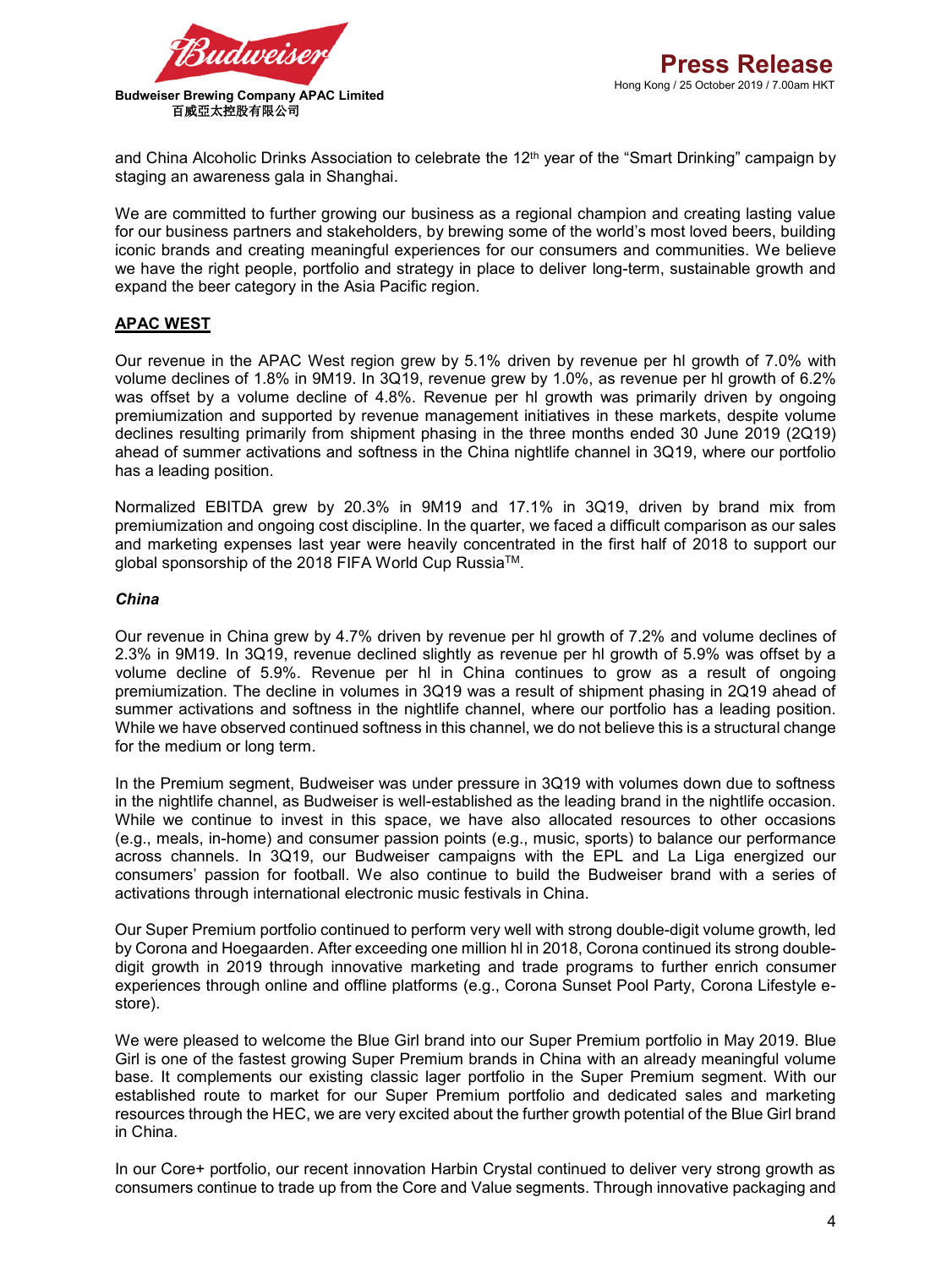

marketing, the Harbin brand family connects very well with young, legal drinking age adults through their passion for sports, fashion and street culture.

We continue to lead in e-commerce with strong double-digit volume growth. In addition to launching innovative products on e-commerce platforms, we have leveraged consumer insights to develop tailored marketing content on social media to drive reach and conversion. We have also partnered with additional e-commerce platforms (e.g., Eleme, Meituan) to expand our reach to different consumers and occasions.

Normalized EBITDA grew by 20.1% with margin expansion of 473 bps in 9M19 driven by brand mix from premiumization and ongoing cost discipline. In 3Q19, normalized EBITDA grew by 18.0% with margin expansion of 575 bps.

#### *India*

We continue to lead in the Premium and above segments led by Budweiser's strong double-digit volume growth. We are also focused on actively driving growth through category expansion, with initiatives such as Beck's Ice in Core+ and Budweiser 0.0 in non-alcohol drinks, both of which have shown significant volume growth and are margin accretive. On 4 October 2019, we entered into an agreement with the Indian Hotels Company Limited (IHCL), South Asia's largest hospitality company, to launch a premium chain of microbreweries within Taj's marquee hotels across key locations in India.

## **APAC EAST**

Our revenue in the APAC East region declined by 3.9%, as a volume decline of 7.0% was partially offset by revenue per hl growth of 3.3% in 9M19. In 3Q19, revenue declined by 18.1%, driven by a volume decline of 17.4% and a revenue per hl decline of 0.8%. We experienced a very difficult quarter in South Korea due to a challenging industry and competitive environment.

Normalized EBITDA declined by 4.6% in 9M19 and 27.4% in 3Q19, driven by increased pressure on our top-line performance, coupled with a difficult comparison as sales and marketing expenses were heavily concentrated in the first half of last year to support our global sponsorship of the 2018 FIFA World Cup Russia<sup>™</sup>.

### *South Korea*

In 9M19, we have observed an overall industry decline primarily driven by weaker consumer sentiment, which has worsened since April 2019. We estimated that our lower volumes in 9M19 and 3Q19 were predominantly driven by the overall industry decline. In addition, our price increase in April 2019 resulted in a significant price gap with one of our main competitors and has put our brands at a competitive disadvantage. As a result, we had a very difficult 3Q19 in terms of volume, revenue and normalized EBITDA.

As the leading brand in the domestic Core segment, Cass volume has been negatively impacted. We actively took revenue management actions to reduce the impact of the price gap and balance our topline results between volume and revenue per hl. As of October 2019, we have decided to roll back the price increase implemented in April 2019 to revitalize the domestic beer industry during the economic downturn which has recently intensified. The brand equity of Cass remains strong and we are accelerating our support for the brand.

We continue to see success in our Premium and Super Premium portfolio through the HEC, growing our share in the Premium and above segments, led by Budweiser, Stella Artois and Hoegaarden. With impactful campaigns, such as Budweiser's "Be the King" and Stella Artois' "Become an Icon", our Premium and Super Premium portfolio has grown in volumes despite the challenging industry environment.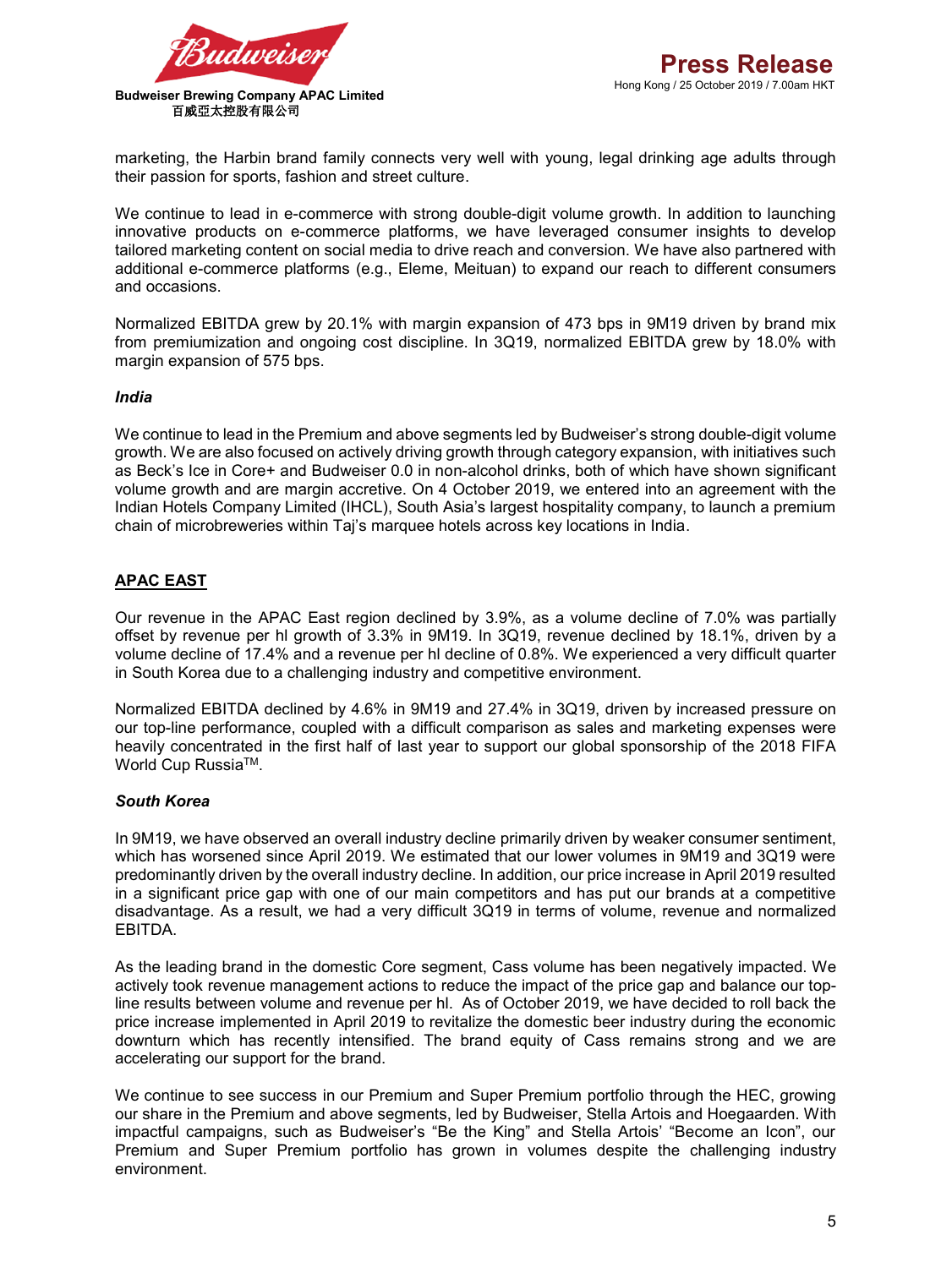

## **Budweiser APAC Consolidated Financial Information**

| Figure 2. Budweiser APAC consolidated income statement (million USD)                      |                  |                  |                   |  |
|-------------------------------------------------------------------------------------------|------------------|------------------|-------------------|--|
|                                                                                           | 9M <sub>18</sub> | 9M <sub>19</sub> | Organic<br>growth |  |
| Total volumes (thousand his)                                                              | 79 776           | 77 754           | $-2.5%$           |  |
| <b>Revenue</b>                                                                            | 5423             | 5 3 4 4          | 3.1%              |  |
| Cost of sales                                                                             | -2 565           | -2 450           | $-0.2%$           |  |
| Gross profit                                                                              | 2858             | 2894             | 5.7%              |  |
| SG&A                                                                                      | -1 794           | $-1708$          | 0.3%              |  |
| Other operating income/(expenses)                                                         | 122              | 169              | 46.7%             |  |
| Normalized profit from operations (normalized EBIT)                                       | 1 1 8 6          | 1 3 5 5          | 19.1%             |  |
| Non-recurring items above EBIT                                                            | $-17$            | $-92$            |                   |  |
| Net finance income/(cost)                                                                 | -9               | 3                |                   |  |
| Non-recurring net finance cost                                                            | $-18$            | $-13$            |                   |  |
| Share of results of associates                                                            | 14               | 17               |                   |  |
| Income tax expense                                                                        | $-256$           | $-409$           |                   |  |
| <b>Profit</b>                                                                             | 900              | 861              |                   |  |
| Profit attributable to non-controlling interest                                           |                  | 8                |                   |  |
| Profit attributable to equity holders of Budweiser APAC                                   | 899              | 853              |                   |  |
| <b>Normalized EBITDA</b><br>Normalized profit attributable to equity holders of Budweiser | 1697             | 1851             | 13.9%             |  |
| <b>APAC</b>                                                                               | 912              | 957              |                   |  |

|                                                                              | 3Q18    | 3Q19   | <b>Organic</b><br>growth |
|------------------------------------------------------------------------------|---------|--------|--------------------------|
| Total volumes (thousand his)                                                 | 29 4 63 | 27 525 | $-6.5%$                  |
| <b>Revenue</b>                                                               | 1912    | 1822   | $-3.5\%$                 |
| Cost of sales                                                                | $-875$  | $-817$ | 4.7%                     |
| Gross profit                                                                 | 1 037   | 1005   | $-2.4%$                  |
| SG&A                                                                         | -639    | $-602$ | 4.2%                     |
| Other operating income/(expenses)                                            | 42      | 77     | 92.9%                    |
| Normalized profit from operations (normalized EBIT)                          | 440     | 480    | 9.5%                     |
| Non-recurring items above EBIT                                               | -6      | -53    |                          |
| Net finance income/(cost)                                                    | $-2$    | -9     |                          |
| Non-recurring net finance cost                                               | $-5$    | -6     |                          |
| Share of results of associates                                               | 7       | 9      |                          |
| Income tax expense                                                           | $-105$  | $-164$ |                          |
| <b>Profit</b>                                                                | 329     | 257    |                          |
| Profit attributable to non-controlling interest                              |         | 6      |                          |
| Profit attributable to equity holders of Budweiser APAC                      | 328     | 251    |                          |
| <b>Normalized EBITDA</b>                                                     | 613     | 633    | 4.0%                     |
| Normalized profit attributable to equity holders of Budweiser<br><b>APAC</b> | 317     | 310    |                          |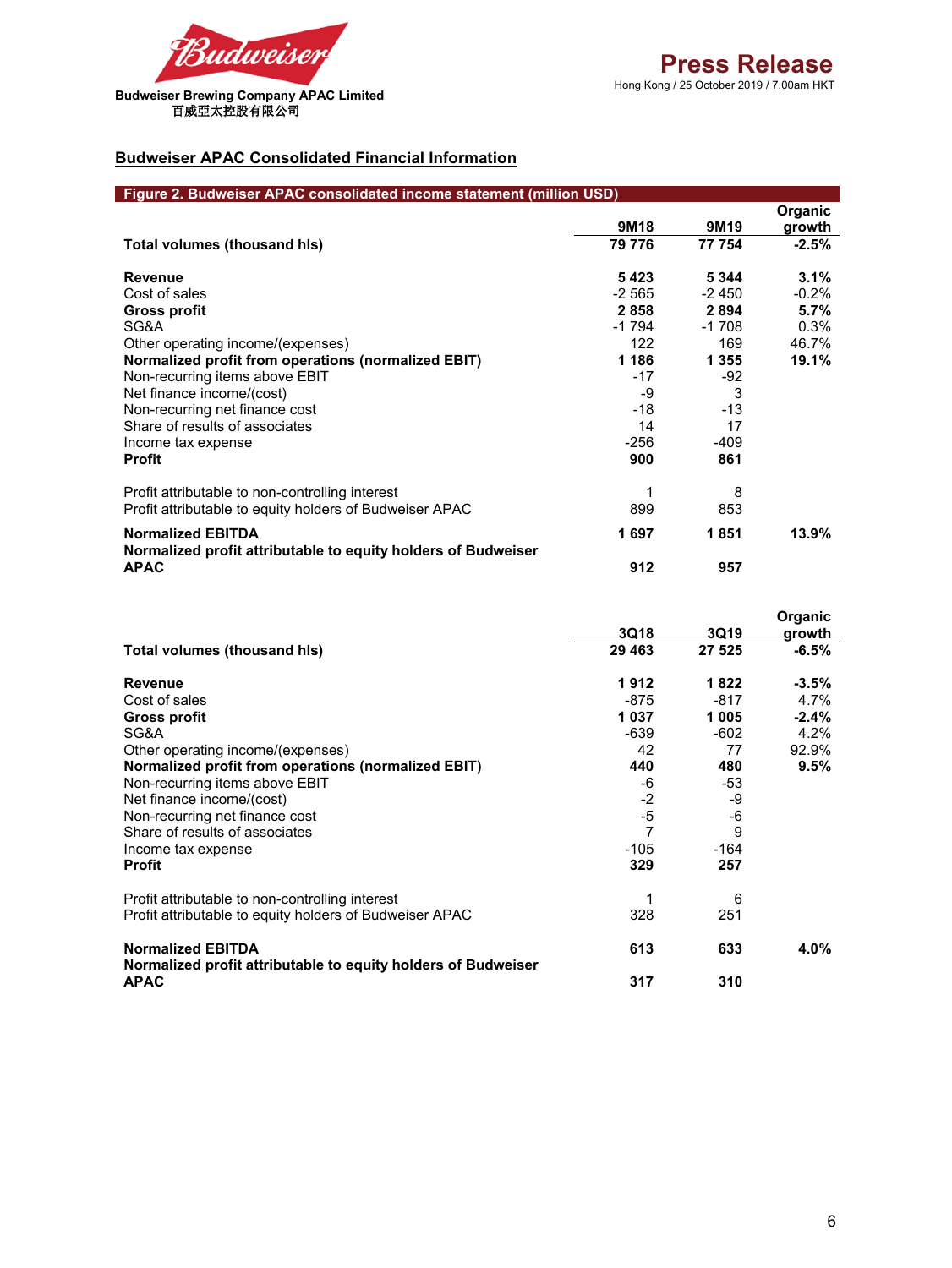

## **Volumes**

Volumes declined by 2.5% in 9M19 and 6.5% in 3Q19, primarily driven by a challenging industry and competitive environment in South Korea as well as volume phasing summer activations and softness of the nightlife channel in China. We have taken actions to balance our performance across channels and return to growth.

### **Revenue**

Revenue grew by 3.1% with revenue per hl growth of 5.7% in 9M19, primarily driven by ongoing premiumization across markets and supported by revenue management initiatives. In 3Q19, revenue decreased by 3.5% whereas revenue per hl grew by 3.3%.

## **Cost of Sales (CoS)**

CoS was nearly flat in 9M19 and increased by 2.7% on a per hl basis, primarily driven by inflation mostly offset by ongoing cost efficiencies. In 3Q19, CoS decreased by 4.7% but increased by 2.0% on a per hl basis.

## **Selling, General and Administrative Costs (SG&A)**

SG&A decreased by 0.3% in 9M19 and 4.2% in 3Q19 due to efficiencies in distribution and administrative expenses that were partially offset by increases in sales and marketing investments. As previously disclosed<sup>10</sup>, in 2018, the majority of the sales and marketing investments occurred in the first half of the year associated with the 2018 FIFA World Cup Russia™, resulting in a more difficult comparison for the second half of 2019. We continue to invest in our brands through effective and datadriven sales and marketing initiatives.

### **Other operating income/(expenses)**

Other operating income increased organically by 46.7% in 9M19 and 92.9% in 3Q19, benefitting from divestments of assets and phasing of various incentives.

### **Non-recurring items above EBIT**

| <b>Figure 3. Non-recurring items above EBIT (million USD)</b> |      |      |                  |                  |
|---------------------------------------------------------------|------|------|------------------|------------------|
|                                                               | 3Q18 | 3019 | 9M <sub>18</sub> | 9M <sub>19</sub> |
| Costs associated with initial public offering                 |      | -50  |                  | -85              |
| Restructuring                                                 | -6   | -3   | -17              | ٠.               |
| Impact on profit from operations                              | -0   | -53  | $-17$            | -92              |

Budweiser APAC incurred costs associated with the IPO of 85 million USD reported as non-recurring items and costs to be capitalized associated with the IPO of 45 million USD in 9M19 that are reported in equity according to Hong Kong reporting standards. Normalized profit from operations in 9M19 also excludes non-recurring cost of 7 million USD, primarily related to organizational alignments.

**.** 

<sup>10</sup> Disclosed in our prospectus dated 18 September 2019.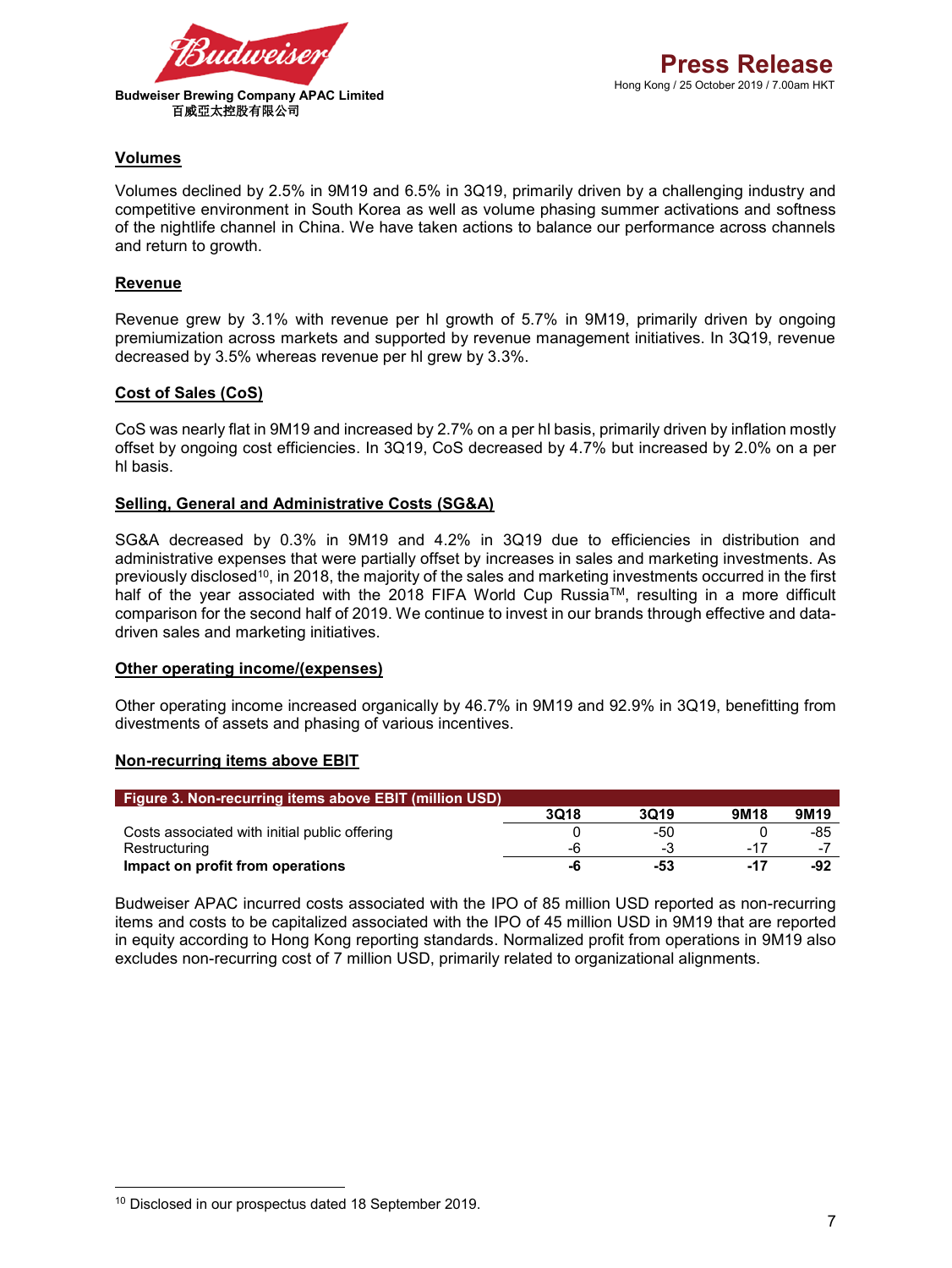

#### **Income tax expense**

| <b>Figure 4. Income tax expense (million USD)</b> |       |       |                  |                  |
|---------------------------------------------------|-------|-------|------------------|------------------|
|                                                   | 3018  | 3019  | 9M <sub>18</sub> | 9M <sub>19</sub> |
| Income tax expense                                | 105   | 164   | 256              | 409              |
| Effective tax rate                                | 24.6% | 39.8% | $22.4\%$         | 32.6%            |
| Normalized effective tax rate                     | 29.0% | 34.8% | 23.6%            | 30.2%            |

Our effective tax rate increased to 32.6% in 9M19 from 22.4% in 9M18 and our normalized effective tax rate increased to 30.2% in 9M19 from 23.6% in 9M18. Our 9M19 effective tax rate was negatively impacted by the costs associated with the IPO, which are non-deductible, as well as withholding taxes on dividend payments associated with the group re-organization prior to the IPO and an allowance on deferred tax assets accrued historically. Excluding these one-time items, our effective tax rate would have been 27.8%. The 9M18 effective tax rate was positively impacted by a non-recurring tax refund.

### **Normalized Profit and Profit**

| Figure 5. Normalized Profit attribution to equity holders of Budweiser APAC (million USD) |             |             |                  |                  |
|-------------------------------------------------------------------------------------------|-------------|-------------|------------------|------------------|
|                                                                                           | <b>3Q18</b> | <b>3Q19</b> | 9M <sub>18</sub> | 9M <sub>19</sub> |
| Profit attributable to equity holders of Budweiser                                        |             |             |                  |                  |
| <b>APAC</b>                                                                               | 328         | 251         | 899              | 853              |
| Non-recurring items, before taxes                                                         | 6           | 53          | 17               | 92               |
| Non-recurring finance cost, before taxes                                                  | 5           | 6           | 18               | 13               |
| Non-recurring taxes                                                                       | $-22$       |             | $-22$            | ۰.               |
| Normalized profit attributable to equity holders of<br><b>Budweiser APAC</b>              | 317         | 310         | 912              | 957              |

#### **Normalized and Basic EPS**

 $\overline{a}$ 

| Figure 6. Earnings per share (cent USD)                                                                                                           |             |      |                  |                  |
|---------------------------------------------------------------------------------------------------------------------------------------------------|-------------|------|------------------|------------------|
|                                                                                                                                                   | <b>3Q18</b> | 3Q19 | 9M <sub>18</sub> | 9M <sub>19</sub> |
| Basic earnings per share                                                                                                                          | 2.52        | 1.92 | 6.90             | 6.55             |
| Non-recurring items, before tax                                                                                                                   | 0.04        | 0.41 | 0.13             | 0.71             |
| Non-recurring finance cost, before taxes                                                                                                          | 0.04        | 0.05 | 0.14             | 0.10             |
| Non-recurring taxes                                                                                                                               | $-0.17$     | 0.00 | $-0.17$          | $-0.01$          |
| Normalized earnings per share not taking into<br>account the exercise of over-allotment option<br>Normalized earnings per share after exercise of | 2.43        | 2.38 | 7.00             | 7.35             |
| over-allotment option <sup>11</sup>                                                                                                               | 2.39        | 2.34 | 6.89             | 7.23             |

<sup>11</sup> EPS calculation uses the total number of shares issued after the over-allotment option in connection with our company's global offering was exercised in full on 3 October 2019: 13,243,397,000 shares.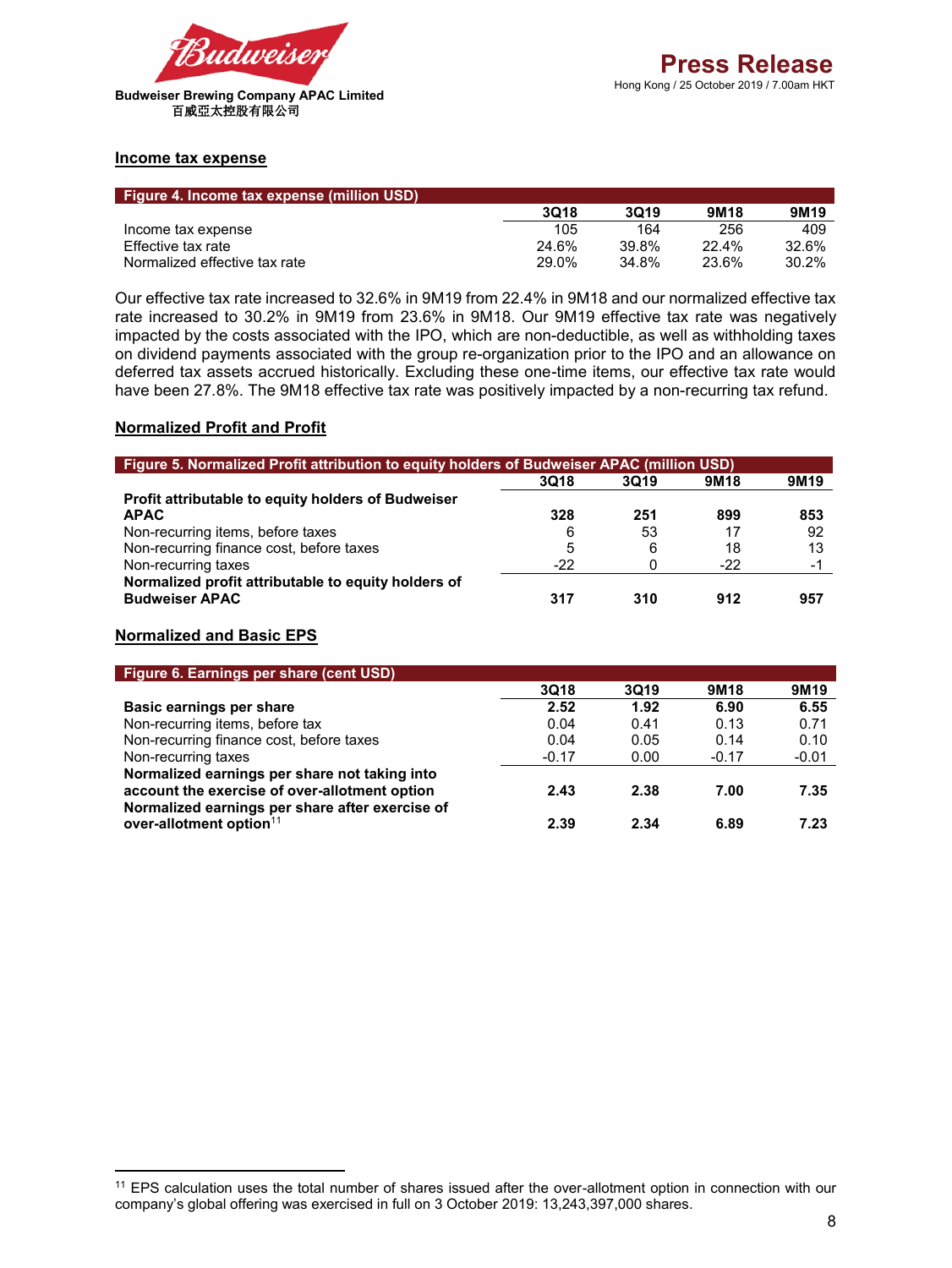

### **Reconciliation between profit attributable to equity holders and normalized EBITDA**

| Figure 7. Reconciliation of normalized EBITDA to profit attributable to equity holders of Budweiser<br><b>APAC</b> |      |      |                  |                  |
|--------------------------------------------------------------------------------------------------------------------|------|------|------------------|------------------|
|                                                                                                                    | 3Q18 | 3Q19 | 9M <sub>18</sub> | 9M <sub>19</sub> |
| Profit attributable to equity holders of Budweiser APAC                                                            | 328  | 251  | 899              | 853              |
| Non-controlling interests                                                                                          |      | 6    |                  | 8                |
| <b>Profit</b>                                                                                                      | 329  | 257  | 900              | 861              |
| Income tax expense                                                                                                 | 105  | 164  | 256              | 409              |
| Share of result of associates                                                                                      | $-7$ | -9   | $-14$            | $-17$            |
| Net finance (income)/cost                                                                                          | 2    | 9    | 9                | -3               |
| Non-recurring net finance cost                                                                                     | 5    | 6    | 18               | 13               |
| Non-recurring items above EBIT                                                                                     | 6    | 53   | 17               | 92               |
| <b>Normalized EBIT</b>                                                                                             | 440  | 480  | 1 1 8 6          | 1 3 5 5          |
| Depreciation, amortization and impairment                                                                          | 173  | 153  | 511              | 496              |
| <b>Normalized EBITDA</b>                                                                                           | 613  | 633  | 1 697            | 1851             |

Normalized EBITDA and normalized EBIT are measures utilized by Budweiser APAC to demonstrate the company's underlying performance.

Normalized EBITDA is calculated excluding the following effects from profit attributable to equity holders of Budweiser APAC: (i) non-controlling interest; (ii) income tax expense; (iii) share of results of associates; (iv) net finance cost; (v) non-recurring net finance cost; (vi) non-recurring items above EBIT; and (vii) depreciation, amortization and impairment.

Normalized EBITDA and normalized EBIT are not accounting measures under IFRS accounting and should not be considered as an alternative to profit attributable to equity holders as a measure of operational performance, or an alternative to cash flow as a measure of liquidity. Normalized EBITDA and normalized EBIT do not have a standard calculation method and Budweiser APAC's definition of normalized EBITDA and normalized EBIT may not be comparable to that of other companies.